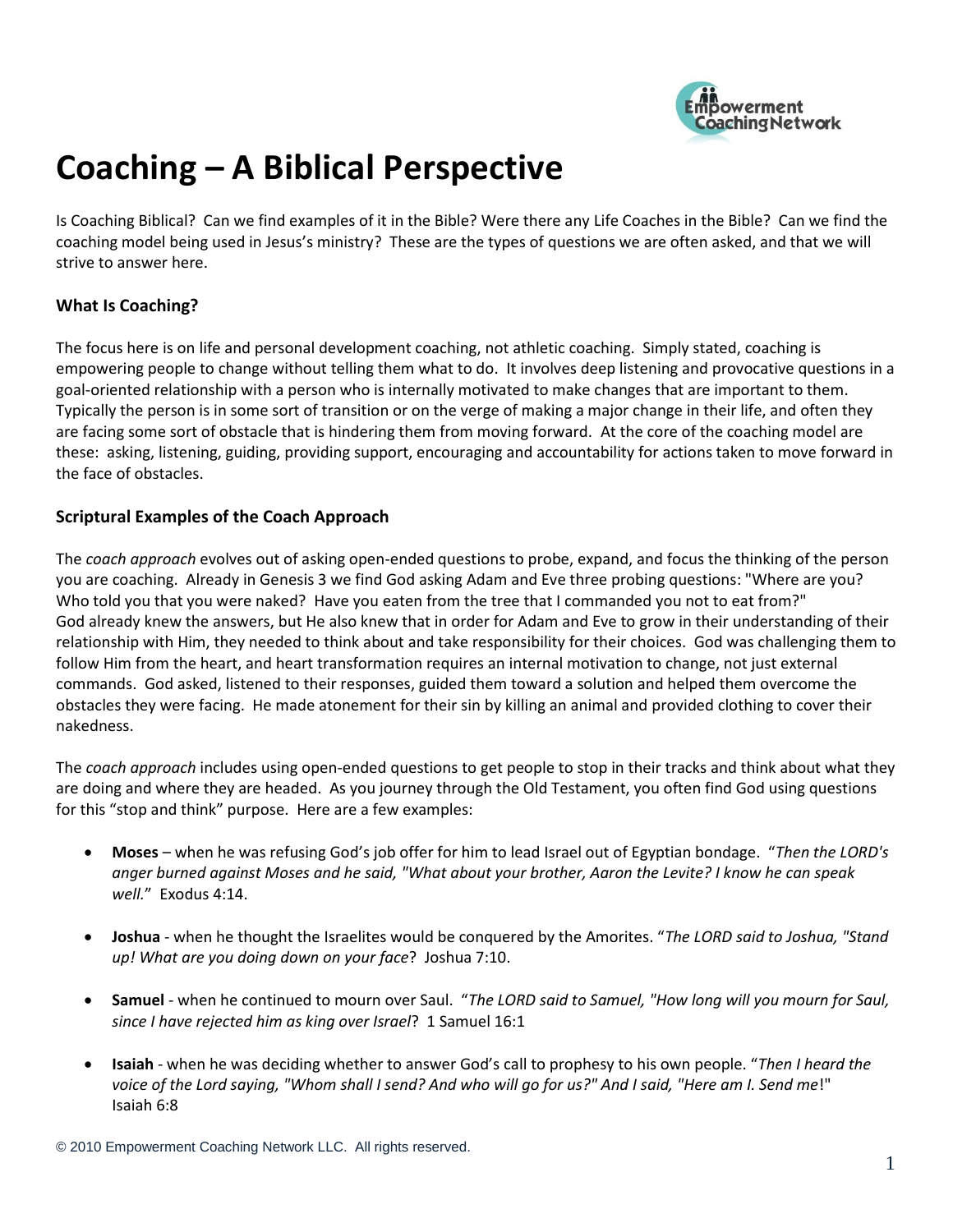**Jeremiah** - when he was deciding whether to answer God's call to prophesy to the nations. "*The word of the LORD came to me:* "*What do you see, Jeremiah?" "I see the branch of an almond tree," I replied*." Jeremiah 1:11

This pattern is repeated throughout the Old Testament, but it's not until we encounter the life of Jesus that we truly begin to see the power of the coaching model being used to motivate and develop others, including leaders.

We refer to the coaching process as a *coaching conversation*. It didn't seem to matter with whom Jesus was conversing, He always had a question for them. Matthew records 65 questions; Mark, 45; Luke, 73; John, 45. Jesus wasn't seeking a correct intellectual answer. Each of the questions He asked challenged the person to stop and think about something that had life-changing implications. It wasn't the verbal response given, but the change in life direction that mattered. For example, imagine that He is asking you each of the following:

- *Why are you afraid, you of little faith?* Matt. 8:26
- *Do you believe that I am able to do this?* Matt. 9:28
- *How many loaves do you have?* Matt. 15:34
- *But who do you say that I am*? Matt. 16:15
- *What do you want me to do for you?* Matt. 20:32
- *Do you not yet understand?* Mark 8:21
- *For what will it profit them to gain the whole world and forfeit their life? Indeed, what can they give in return for their life?* Mark 8:36-37
- *Why are you putting me to the test?* Mark 12:15
- *If you love those who love you, what credit is that to you?* Luke 6:32
- *Why do you see the speck in your neighbor's eye, but do not notice the log in your own eye?* Luke 6:41
- *If you then, who are evil, know how to give good gifts to your children, how much more will the heavenly Father give the Holy Spirit to those who ask him!* Luke 11:13
- *And can any of you by worrying add a single hour to your span of life?* Luke 12:25
- *Why are you frightened, and why do doubts arise in your hearts*? Luke 24:38
- *Have you anything here to eat?* Luke 24:41
- *Do you want to be made well?* John 5:6
- *Where are we to buy bread for these people to eat?* Jn. 6:5
- *Simon son of John, do you love me?* J ohn 21:16
- *Saul, Saul, why do you persecute me*? Acts 9:4

One of the most profound questions is asked of God when Jesus is on the cross: *My God, my God, why have you forsaken me?* (Matt. 27:46) Matthew tells us that He "cried out in a loud voice." God knew His heart, so it would seem that even in this traumatic moment, Jesus wanted everyone there and everyone who would later read Matthew's account to stop and think about the implications that His death has for their future life. Good question! Why did God forsake Jesus at the moment of His death?

There are a number of stories in Scripture where Jesus uses the *coach approach* to affect spiritual transformation. Here are two:

1. The first is found in Luke 24. It serves as a powerful example of how Jesus helps people to change without telling them what to do.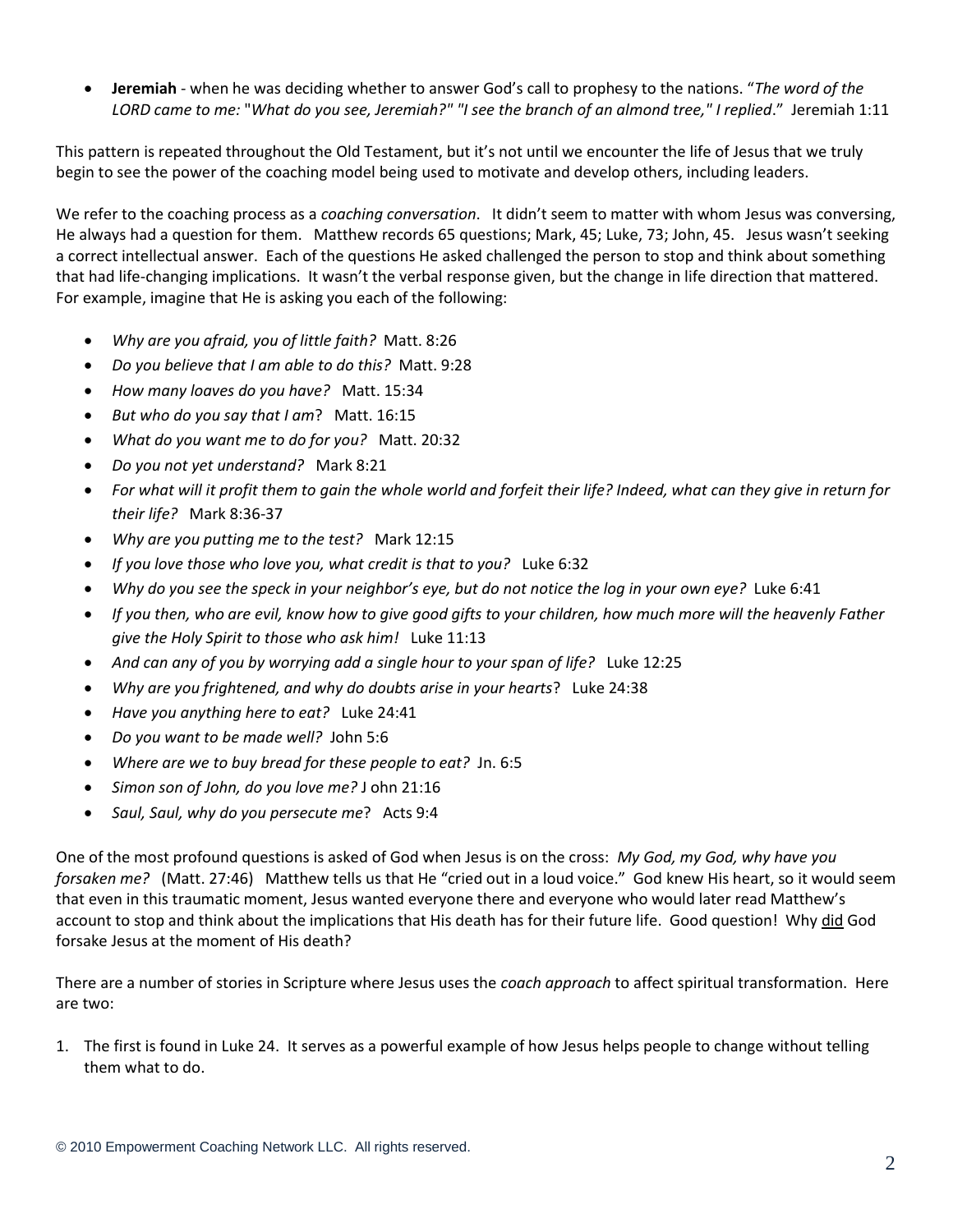After the crucifixion and resurrection, two disciples were walking from Jerusalem to their home in Emmaus. Notice how Jesus coaches these two followers back into joy and their mission. He joins them on the road and asks a simple question: *What are these words that you are exchanging with one another as you are walking?* We read that "they stood still, looking sad." With that simple probing question, Jesus was asking, "Do you hear what you're saying? Do you know how your perception of reality has affected your speech?" It's a great coaching question because when our perspective is skewed or based on something that isn't true, it affects everything. Those disciples thought that the "Hope of Israel" was dead, and their hopes had died with Him.

Jesus listened to them long enough to discover that the recent events in Jerusalem had severely shaken their beliefs. Then he asked another question, *Was it not necessary for the Christ to suffer these things and to enter into His glory?* They knew about the suffering Messiah prophesied by Isaiah, but they hadn't connected the dots yet. Jesus helped them to realign their beliefs with reality so they could get back to their original mission: Y*ou are witnesses of these things*.

Imagine all of the other responses Jesus could have made in this situation. He could have used shame, guilt, duty, obligation, command, brow-beating, etc. But he knew two things: their hearts were fragile, and they had to be persuaded from the inside out in order to re-engage in their mission. They needed to be transformed, and Jesus knew that true change comes from within.

We see Jesus using the power of questions, deep listening, support, encouragement and the skill of guiding these disciples back on to their critical path. We could say more about Jesus' ability to listen, but the fact is self-evident. No one listened more intently to people than Jesus. Listening values a person. It honors their existence like nothing else. Asking and listening demonstrate that we believe in the other person. Notice, He didn't tell them to do anything. There are no commands in this story. There are no "should-have's," "you-better-or-else," "shame on you," or any number of other tactics we often use to get people to do what we want them to do.

Jesus motivated these disciples to do what they had already committed to do. And then He asked them if they had anything to eat. In fact, it was in their common meal that their eyes were opened and they recognized Jesus had been talking to them. But first, He used open-ended questions and listening to help them get un-stuck and gain a fresh perspective based on the truth. Then he offered them encouragement to re-engage with their heart's true desire: "*to be witnesses of these things*." That's good coaching!

2. The second story is found in John 21, and it involves Peter, the leader of the disciples. This story is similar to the first in that it demonstrates how Jesus "coached" his disciples to redirect their thoughts and actions. As the story opens we find Peter, their leader, misleading the disciples back to fishing, not forward into their assigned mission. Let's see how Jesus responds.

Jesus had instructed the disciples to wait for Him at the Sea of Tiberias, but they were growing weary of waiting. What happens we get tired of waiting? We start looking around for Plan B. For the disciples, Plan B involved going back to what they knew best – fishing. Peter says, "I'm going out to fish." The others responded, "We'll go with you." But a problem had emerged. Try as they would, they couldn't catch anything.

Jesus enters the story from the shadows on the shore with what some feel is a humorous question: *Children (Friends*  in the NIV)*, you do not have any fish, do you*? They had been distracted away from their critical path, and Jesus was inviting them to think more deeply about the implications of their decision. Jesus, the Master Fisher of Men, was about to gently "reel them in" when they seemed to be "pulling out."

The way Jesus helps them change their perspectives and their direction is intriguing. First, he redirects their fishing efforts to the other side of the boat, and they experience remarkable success. It was a "follow Me" teachable moment, but it took a while for them to begin to grasp it's significance. Then the disciple "whom Jesus loved" tells